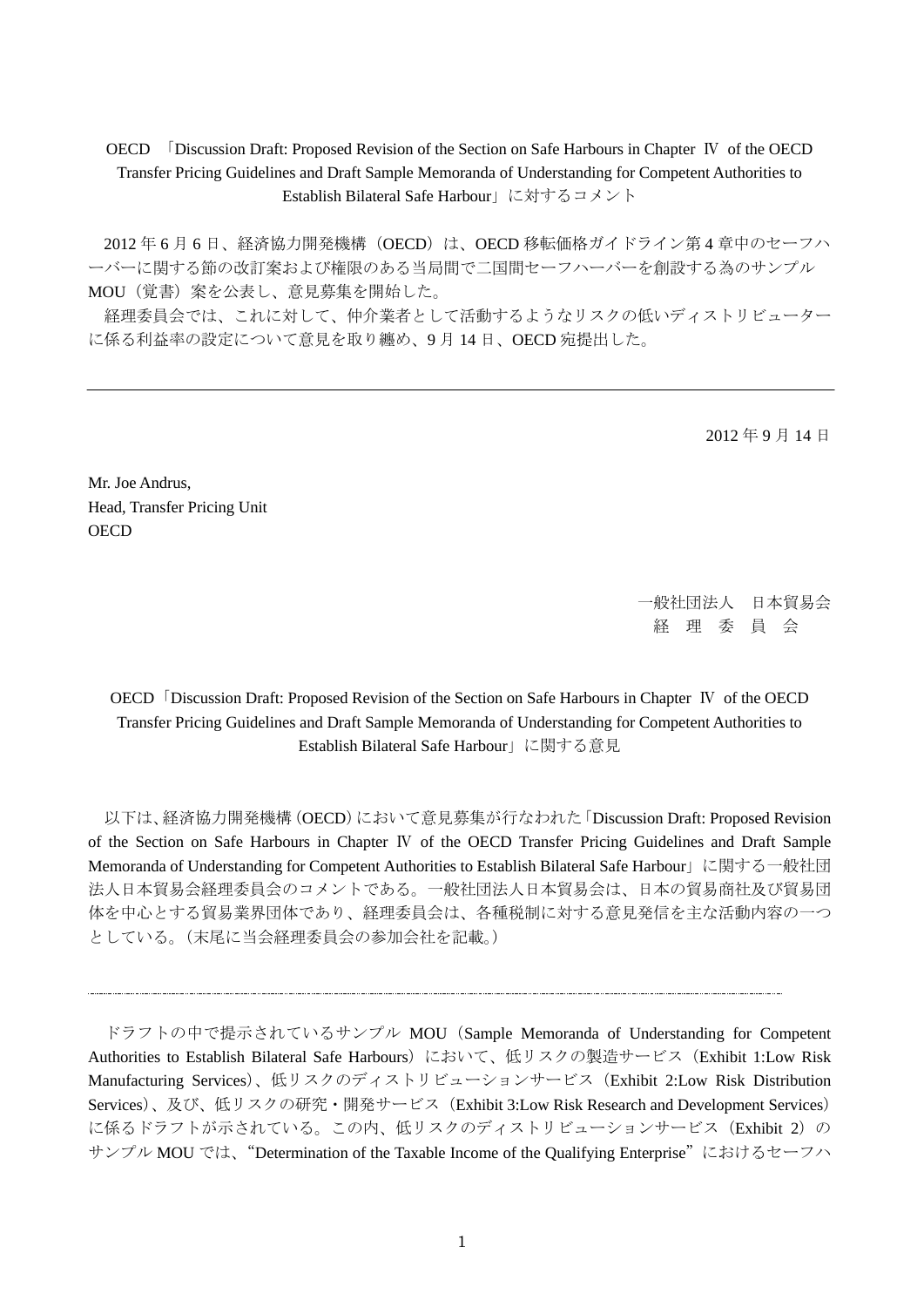ーバー基準として、total net sales に対する net income before tax の比率のレンジが提示されている。しか しながら、仲介業者として活動するようなリスクの低いディストリビューターは、営業費用に応じた機 能提供を行い、他の重要な機能を遂行しないという前提であれば、ベリー比、或いは Exhibit 1や Exhibit 3 と同様に総コストに応じた利益率をセーフハーバーレンジとして設定することが合理的であると考え る。

以 上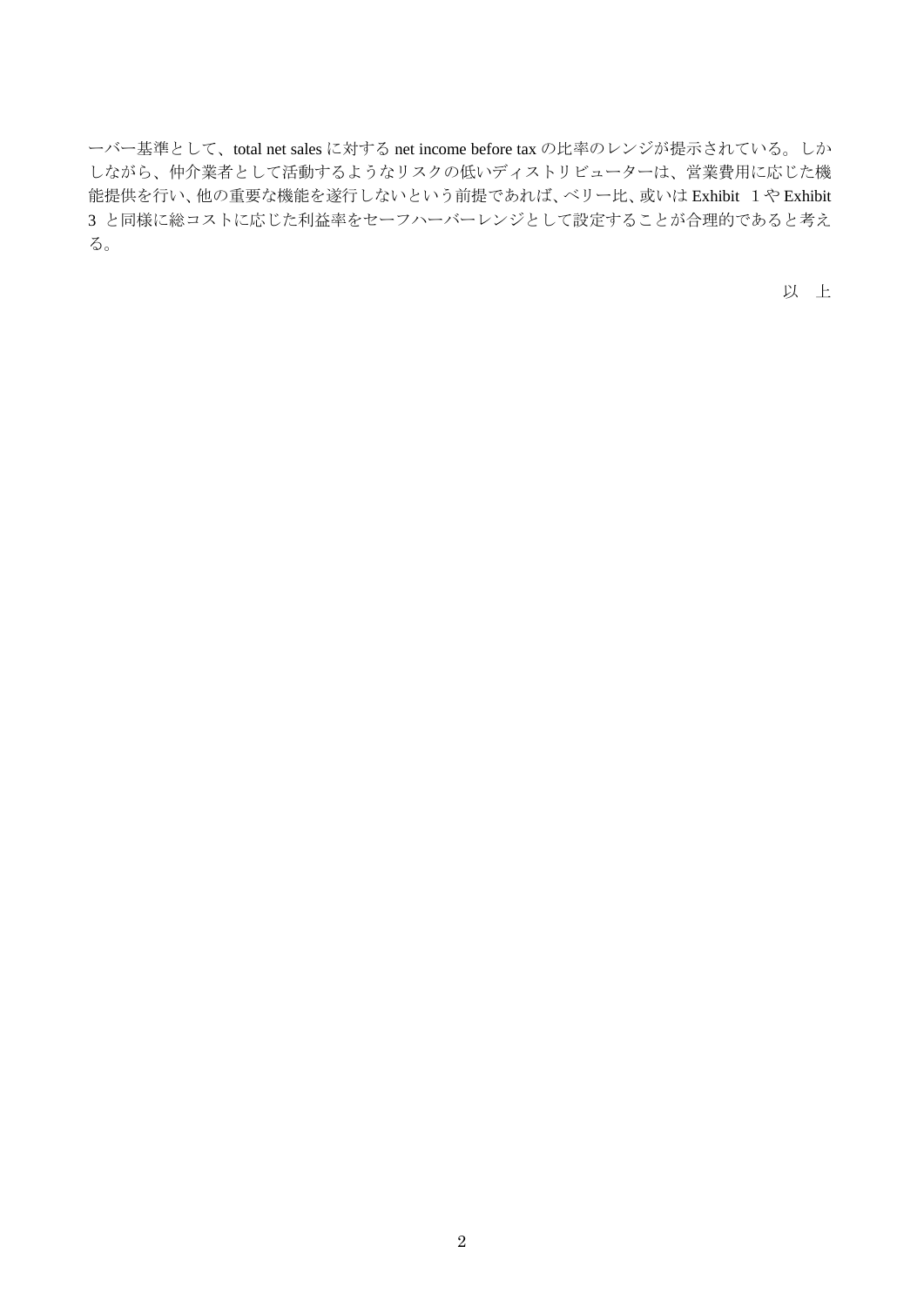## 一般社団法人日本貿易会

〒105-6106 東京都港区浜松町2-4-1 世界貿易センタービル6階 URL http://www.jftc.or.jp/

#### 経理委員会委員会社

CBC株式会社 蝶理株式会社 阪和興業株式会社 株式会社日立ハイテクノロジーズ 稲畑産業株式会社 伊藤忠商事株式会社 岩谷産業株式会社 JFE商事株式会社 兼松株式会社 興和株式会社 丸紅株式会社 三菱商事株式会社 三井物産株式会社 長瀬産業株式会社 野村貿易株式会社 神栄株式会社 双日株式会社 住金物産株式会社 住友商事株式会社 豊田通商株式会社 ユアサ商事株式会社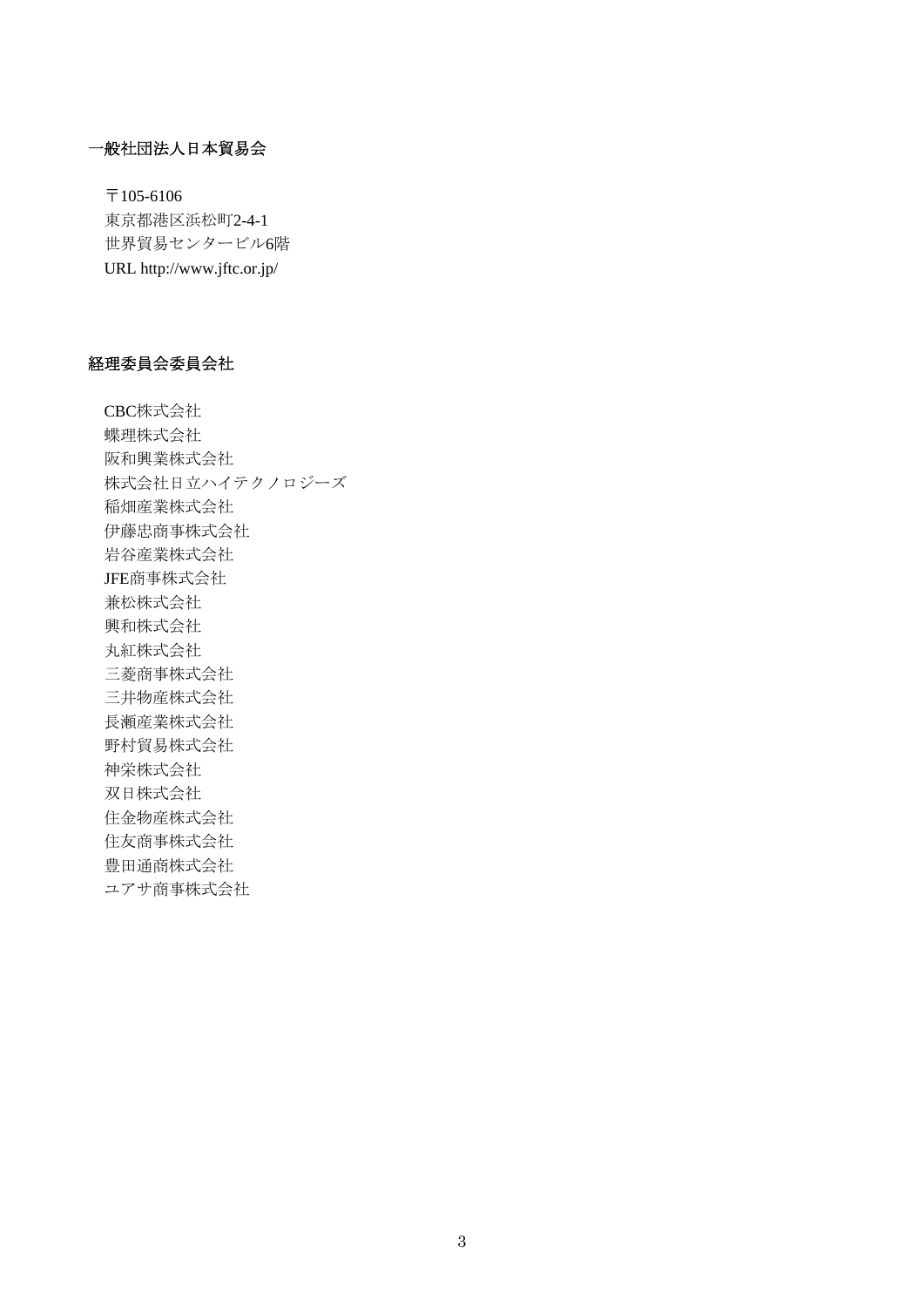September 14, 2012

Accounting & Tax Committee Japan Foreign Trade Council, Inc.

Mr. Joe Andrus, Head, Transfer Pricing Unit **OECD** 

# Comments on OECD "Discussion Draft: Proposed Revision of the Section on Safe Harbours in Chapter Ⅳ of the OECD Transfer Pricing Guidelines and Draft Sample Memoranda of Understanding for Competent Authorities to Establish Bilateral Safe Harbour"

The following are the comments of the Accounting & Tax Committee of the Japan Foreign Trade Council, Inc. in response to the invitation to public comments by OECD regarding "Discussion Draft: Proposed Revision of the Section on Safe Harbours in Chapter Ⅳ of the OECD Transfer Pricing Guidelines and Draft Sample Memoranda of Understanding for Competent Authorities to Establish Bilateral Safe Harbour." The Japan Foreign Trade Council is a trade-industry association with trading companies and trading organizations as its core members, while one of the main activities of its Accounting & Tax Committee is to develop the trade environment by submitting specific policy proposals and requests to government authorities concerning tax matters. (Member companies of the Accounting & Tax Committee of JFTC are listed at the end of this document.)

The Sample MOU (Sample Memoranda of Understanding for Competent Authorities to Establish Bilateral Safe Harbours) contained in the Discussion Draft presents a series of drafts pertaining to low risk manufacturing services (Exhibit 1), low risk distribution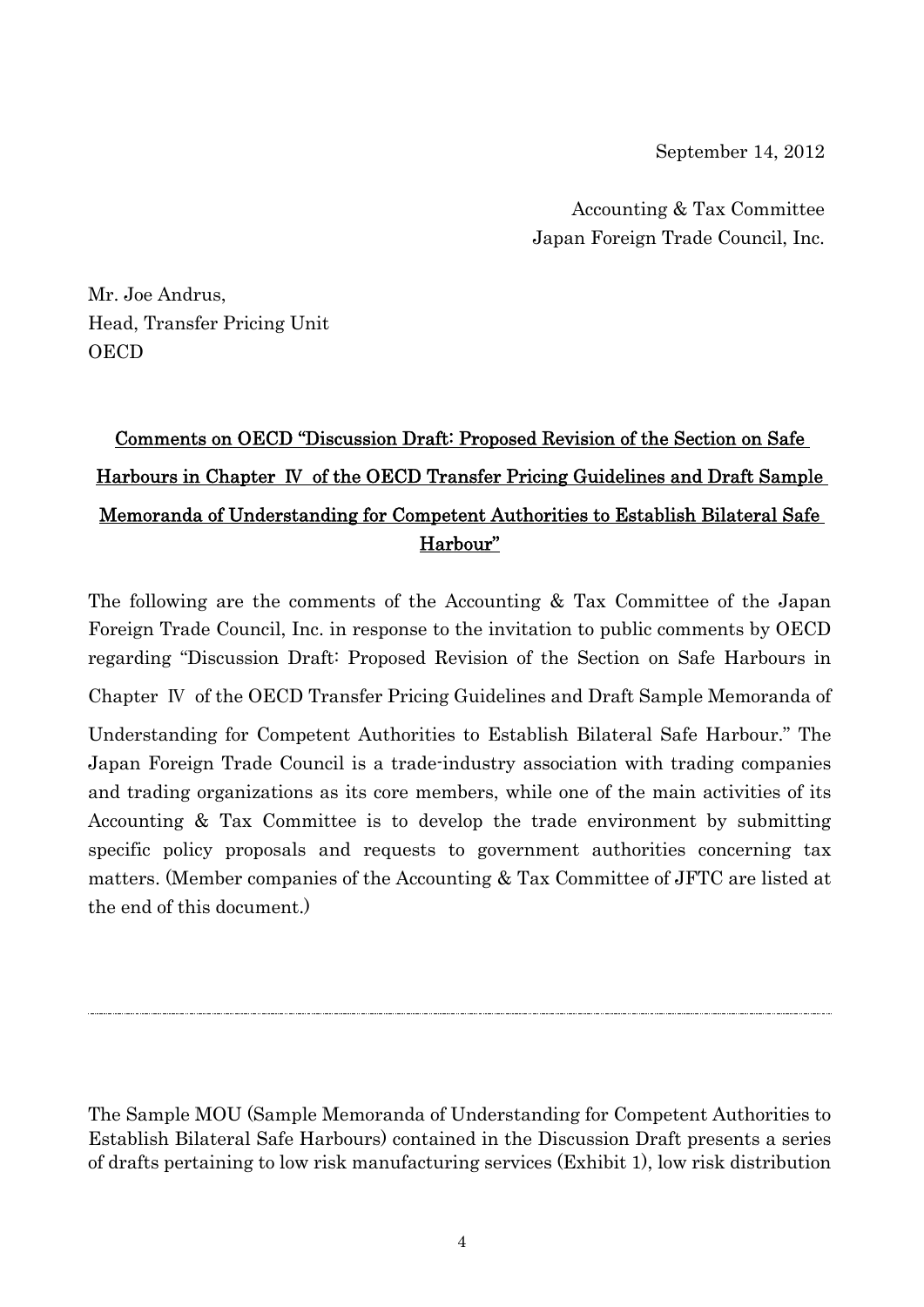services (Exhibit 2), and low risk research and development services (Exhibit 3).

Among these, the Draft Sample MOU on Low Risk Distribution Services (Exhibit 2) presents the range of the ratio of net income before tax to total net sales as a safe harbour standard under the chapter entitled "Determination of the Taxable Income of the Qualifying Enterprise."

However, assuming that a low risk distributor acting as an intermediary especially without any physical possession of the products provides functions corresponding to operating expenses and does not provide other significant functions, we believe it is reasonable to set as a safe harbour range the Berry's Ratio or the ratio of net income before tax to total cost as in the case of Exhibits 1 and 3.